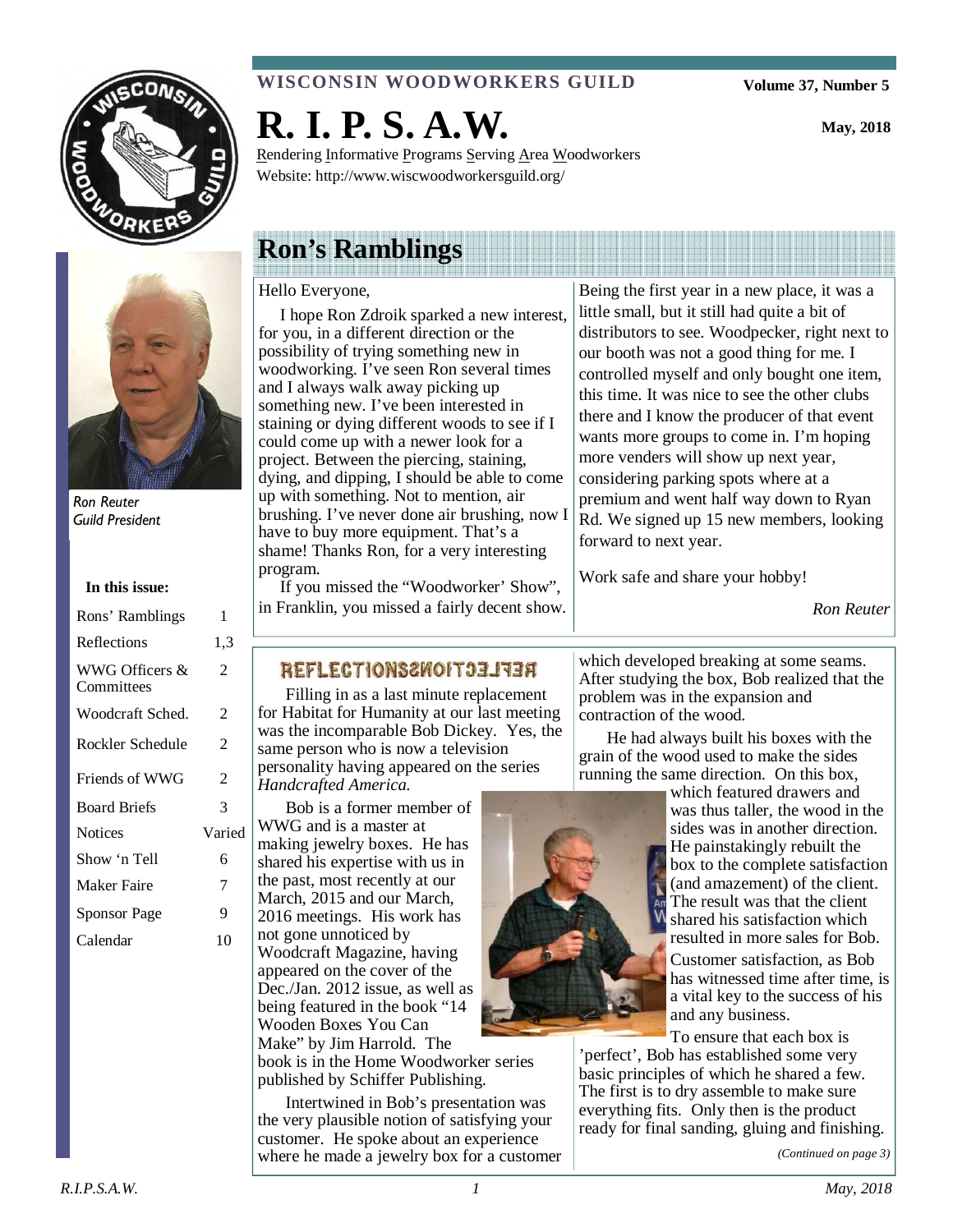| <b>WWG Officers &amp; Directors</b>                                                                        |                                      |                                                            | <b>Rockler Class Schedule - Tuition assessed</b>                                                          |                                                                                            |
|------------------------------------------------------------------------------------------------------------|--------------------------------------|------------------------------------------------------------|-----------------------------------------------------------------------------------------------------------|--------------------------------------------------------------------------------------------|
|                                                                                                            | <b>President</b>                     | <b>Ron Reuter</b><br>ronbo439@yahoo.com                    | 262/784-5877                                                                                              | Mother's Day: Jewelry Tree Make & Take, Sat,<br>May 5, 9:30 AM, 11:30 AM, 1:30 PM, 3:30 PM |
|                                                                                                            | <b>Vice President Greg Waldo</b>     | Waldog1050@sbcglobal.net                                   | 414/769-1553                                                                                              | Turn a Wooden Manhattan Pen, Th, May 10, 5<br>PM, Instructor: Gary Datka                   |
|                                                                                                            | <b>Treasurer</b>                     | <b>Andy Wagner</b><br>yxandy2001@sbcglobal.net             | 414/327-7505                                                                                              | Scroll Saw Wildlife Plaque, Sat, May 19, 1 PM,                                             |
|                                                                                                            | <b>Secretary</b>                     | Jack Zbiegien, Sr.<br>zbiegien@zbie.com                    | 262/483-8522                                                                                              | <b>Instructor: Matt Gatchell</b><br>Scroll Saw Trivet, Th, May 24, 1:00 PM,                |
|                                                                                                            | <b>Membership</b><br><b>Director</b> | <b>Ron Pederson</b><br>rpederson9561@gmailcom              | 262/442-4089                                                                                              | <b>Instructor: Matt Gatchell</b><br>Turn a Lidded Box, Sat, May 26, 9:00 AM,               |
|                                                                                                            | Program<br><b>Director</b>           | <b>Jay Pilling</b><br>Jaypilling537@gmail.com              | 414/425-5692                                                                                              | <b>Instructor: Gary Datka</b>                                                              |
|                                                                                                            |                                      | <b>WWG Committees</b>                                      |                                                                                                           | Scroll Saw Trivet, Tue, June 5, 1:00 PM,<br><b>Instructor: Matt Gatchell</b>               |
|                                                                                                            | <b>Audio/Video</b>                   | <b>Jerry Anson</b>                                         | 414/453-4537                                                                                              | Father's Day: Bow Tie Make & Take, Sat, June 9,                                            |
|                                                                                                            |                                      | janson@wi.rr.com<br><b>Tom Hipsak</b>                      | 262/865-8512                                                                                              | 9:30 AM, 11:30 AM, 1:30 PM, 3:30 PM                                                        |
|                                                                                                            |                                      | thipsak $@$ wi.rr.com                                      |                                                                                                           | <b>Rockler Demonstrations</b>                                                              |
|                                                                                                            | <b>Publications</b>                  | Leila Crandall-Frink 414/453-4118<br>leila.frink@gmail.com |                                                                                                           | Turning a Pen, Sat, May 12, 11 AM                                                          |
|                                                                                                            |                                      | <b>Don Doss</b><br>FourPartHarmony@att.net                 | 414/281-2854                                                                                              | Dovetail Jig, Sat, May 19, 11AM                                                            |
|                                                                                                            |                                      | <b>Dave Drickhamer</b>                                     | 414/852-1498                                                                                              | All Rockler classes and demos are held at Rockler                                          |
|                                                                                                            | <b>Raffles</b>                       | dldrick@gmail.com<br><b>Jim Schlarb</b>                    | 262/968-4830                                                                                              | Woodworking & Hardware, 1725 S 108th St., West                                             |
|                                                                                                            | <b>Toy Chairman Norm Lange</b>       |                                                            | 920/474-7183                                                                                              | Allis. For further details, call them at 414-774-1882.                                     |
|                                                                                                            |                                      | glfinman@mailbox.org                                       |                                                                                                           |                                                                                            |
|                                                                                                            | <b>Bee Houses</b>                    | <b>Lyle Husar</b><br>lylehusar@yahoo.com                   | 262/542-0043                                                                                              | <b>Woodcraft Class Schedule - Tuition assessed</b>                                         |
|                                                                                                            | Webmaster                            | <b>Dave Steingart</b><br>dasteingart@yahoo.com             | 414/688-7078                                                                                              | Mortise & Tenon with Hand Tools, Sat, May 5,<br>9:30 AM - 12:30 PM, Instructor: Kevin      |
|                                                                                                            | Librarian                            | <b>Chris Reuter</b><br>ronbo439@yahoo.com                  | 414/688-7078                                                                                              | Seigworth<br>Turning 101 - Bowl Turning, Sun, May 6, 10:30                                 |
|                                                                                                            |                                      |                                                            |                                                                                                           | AM - 3:30 PM, Instructor: Marv Bollman                                                     |
|                                                                                                            |                                      | <b>Woodcraft Demonstrations</b>                            |                                                                                                           | Introduction To The Scroll Saw, Fri, May 11, 5-7<br>PM, Instructor: Dave Hansen            |
| Hand Sharpening, Saturday, May 12, 1 PM                                                                    |                                      |                                                            | Nesting Trio of Snack Baskets w/Scroll Saw, Fri,<br>May 25, 5 - 7 PM, Instructor: Dave Hansen             |                                                                                            |
| Dust Collection, Saturday, May 19, 1 PM                                                                    |                                      |                                                            | Introduction to Hand Planes, Sat, June 2, 9:30                                                            |                                                                                            |
| All Woodcraft classes and demos are held at Wood-<br>craft of Milwaukee: 14115 W. Greenfield Ave., New     |                                      |                                                            | AM - 3:30 PM, Instructor: Kevin Seigworth                                                                 |                                                                                            |
| Berlin. For further details, call them at 262-765-<br>6770.                                                |                                      |                                                            | Turning 101 - Spindle Turning, Sun, June 3,<br>10:30 AM - 3:30 PM, Instructor: Marv Bollman               |                                                                                            |
|                                                                                                            |                                      | <b>Friends of the Wisconsin Woodworkers Guild</b>          |                                                                                                           | Woodcraft, 14115 W. Greenfield Ave., New Berlin,<br>WI 53151, Phone: (262) 785-6770        |
| Homestead Finishing Products, Cleveland, OH (216)<br>631-5309 www.homesteadfinishing.com                   |                                      |                                                            | <b>Woodline USA</b> (800) 472-6950                                                                        |                                                                                            |
| Rockler's (The Woodworker's Store) 1725 S 108th<br>St, West Allis, (414) 774-1882                          |                                      |                                                            | <b>MEMBER BENEFIT:</b><br>Show your Guild Membership Card and enjoy a                                     |                                                                                            |
| Neu's Hardware Tools Paint, N95W16915 Falls<br>Parkway, Menomonee Falls, WI 53051, Phone: 262-<br>251-6550 |                                      |                                                            | 10% discount on many items at Rockler's,<br><b>Woodcraft and Woodline. Contact stores for</b><br>details. |                                                                                            |

C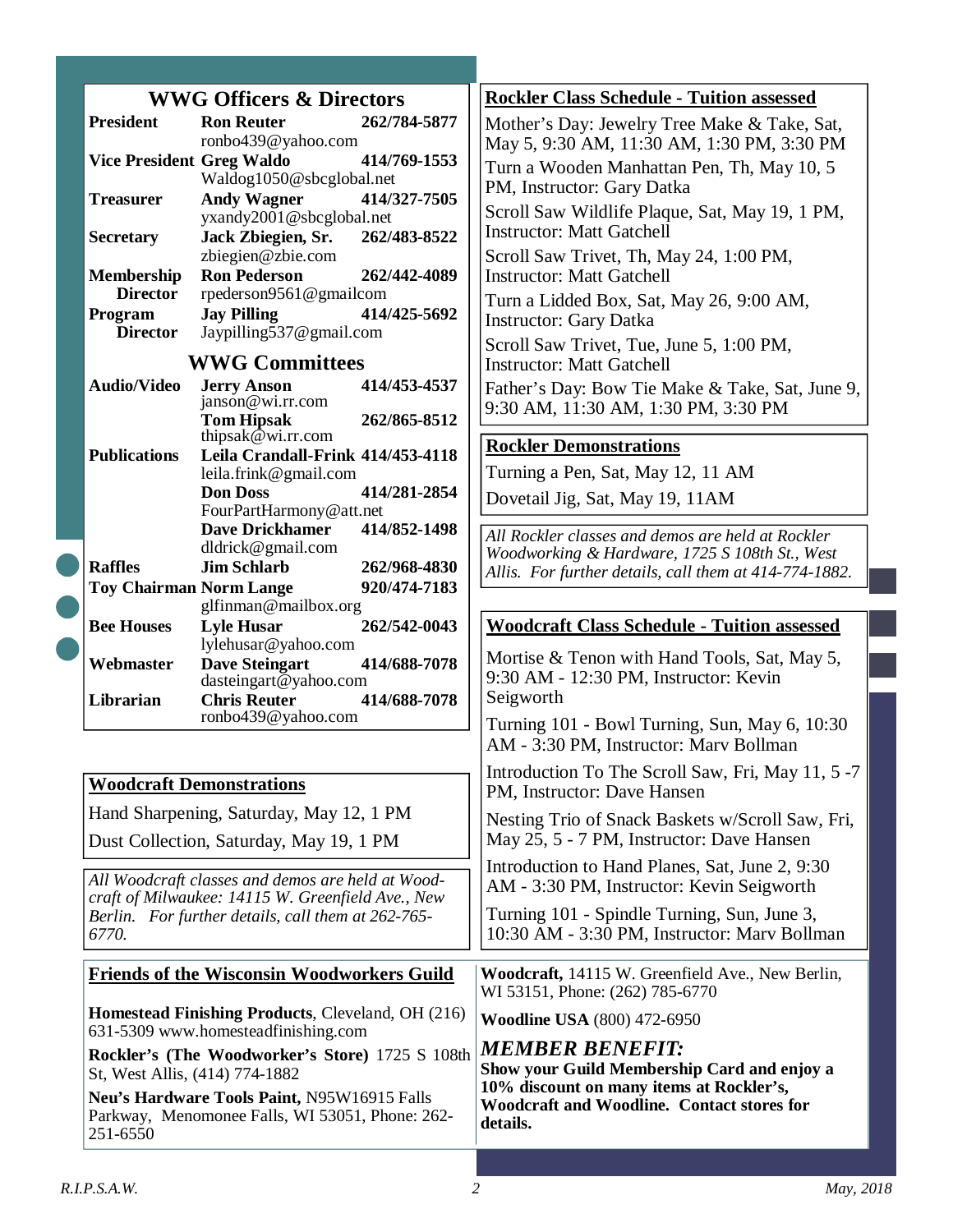#### **Wisconsin Woodworkers' Guild**

**Board Meeting Notes** 

*March 29, 2018* 

Guild Meeting Room, Woodcraft Basement, 6:30 pm start.

**ATTENDEES**: Ron Reuter, Andy Wagner, Greg Waldo, Ron Pederson, Leila Crandall-Frink, Don Doss, Jim Schlarb, Jack Zbiegien, Sr.

**TREASURY**: \$7,974.21 balance as of 03-29-18. Annual insurance premium and State-required Annual Report for the Corporation were paid in March, resulting in a sizeable hit to the treasury.

**MEMBERSHIP**: Current paid membership is 115 for 2018. There were 62 members present at the 03-01-18 meeting.

**NOTES**: All 2018 renewals (Raffle licenses, Corporate Insurance, and Corporation Annual Report) have been received and completed. Progress on the Workbench Workshop was reported to the Board. *The Woodworkers Show – Milwaukee* netted 16 new members. The next Officer and Director election was discussed, and revising the Constitution to allow a 2-year term was suggested.

*A reminder that all items for publication in* R.I.P.S.A.W. *should be sent to both Leila Crandall-Frink (leila.frink@gmail.com) and Don Doss (FourPartHarmony@att.net).* 

*Respectfully Submitted, Jack Zbiegien, Sr.*

*(Continued from page 1)* 

As we have all discovered, making adjustments after gluing is difficult, time consuming and frustrating!

Another 'trick' Bob has discovered is based on the old adage, The more you do things the same way, the more likely you won't make a mess of it. The bottom line is, once you've found a method for doing something that works, adopt that method whenever faced with the same task in the future.

Bob also shared a finishing technique he employs to add pizzazz to his boxes. He demonstrated the use of flocking as well as the use of faux suede.

(A word here about faux suede. First, genuine suede is a leather product made from the undersides of animal skins. Faux suede, made entirely of synthetic polyester, is designed to mimic the look of genuine suede. In addition to the cost factor, faux suede wins at water resistance, aging and consistent performance. Of

course it also wins points with animal rights advocates.)

Bob obtains his faux suede from the upholstery department at Joann Fabrics. Although typically selling at about \$20/yd, Bob waits for sales which typically offer discounts in the 40-50% range.

You can see Bob's exquisite boxes and more about his work at his website, Wood'n It Be Nice (www.woodnonline.com), get free downloads and see a video of Bob using the Incra Gauge (which he describes as the best woodworking tool you can find under \$20) at www.artnabox.com, or call him at 262- 378-9255.

 Bob sells his boxes on Etsy at http:// www.etsy.,com/shop/wibn

Thanks, Bob, for another informative presentation We were awed by your professionalism and your attention to detail.

*Respectfully submitted, Don Doss* 

Of course I believe in fitness. Right now, I'm fittin' this pizza in my mouth!

#### **Program Director Notes from Jay Pilling**

**April:** A heavy snowstorm put a kibosh on our tour of Oshkosh Design in April. Never fear, though, it WILL be rescheduled.

**June:** ROUND TABLE MEETING We still need a few of our talented members to round out this event. Don't hide your talents under a bushel-basket - step up and share your knowledge! Have you been to one of our Round Table Meetings and know a better way to make a mousetrap (or sharpen a tool)? Let me know - SOON!!

**July:** SHOW N' TELL Start rounding up your jigs & fixtures, great projects & the not so projects, problemsyou solved or problems you need some answers too. All ideas, solutions and TRICKS, you know will be of help to your fellow guild members.

**About Tours:** Every tour I've been on, whether a one-day affair or an overnighter, has had a profound effect on me and others. The upshot of going on these tours has brought many new ideas that we share as a guild. So lets have some FUN and get smart at the same time. I encourage every member to consider taking time to be a part in these tours. They're part of what makes being a Guild member special. And if you have an idea for a tour, please let me know!!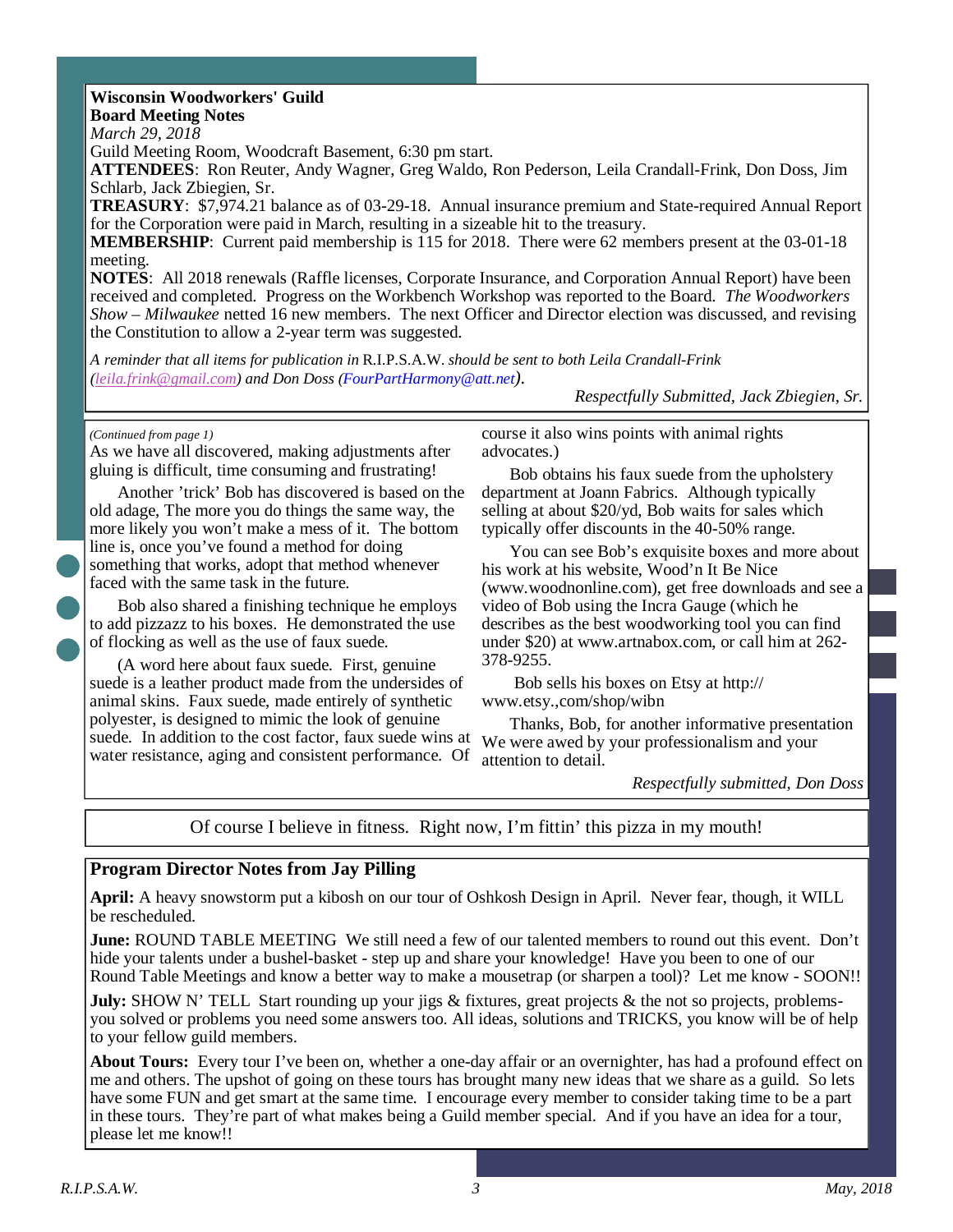### **Editor's Corner**

Your WWG Board is constantly looking for ways to enhance the value of our Guild for our members. Many of our endeavors are in direct response to input from our members. Our work toward having a workshop in our quarters at Woodcraft is a direct result of such inputs. In April of last year, I was putting together a list of clubs and guilds in our area to be included in our RIPSAW. I discovered a club in Madison who was working on a project that would have each member make a cutting gauge. The plan was to have these done in a series of 2-3 meetings. Jay Pilling and I attended one of these meetings, held at the local Woodcraft/Madison store. One of the members brought in wood pieces cut to size and the individual members then crafted the pieces to create a gauge of their own. Although there were some glitches in the planning of these meetings, it proved that this was a plausible direction that WWG should consider. The topic was brought up at the next WWG Board meeting and a number of concerns were raised, not the least being how Woodcraft/Milwaukee would react. As it turned out, that was the least of our concerns as Chris embraced the idea, wholeheartedly. To put the plan into action, it was determined that no matter how we eventually would create a workshop environment, benches would be an absolute necessity.

Jack Zbiegien, Sr., in his capacity as Secretary of our Guild, compiled all the inputs from the board members and created a working plan of attack. We currently have four benchtops and will soon be putting bases under at least two of these. These benches won't be Sjoberg benches. However, they will be functional and adaptable. If you'd like to know more, and would consider helping with the bases and getting these benches done, please see President Ron Reuter.

# **SILENT AUCTION**

Be sure to check out all the new treasures Jim has put out for January. Going, going, GONE!!

Items in the auction are donated by members and friends of the Guild. Smaller items can be brought in; items too large to bring in will have a picture and detailed description.

Bidding is open to members and non-members. Items will be awarded to the highest bidder. Any donated item that doesn't receive bids by break-time of the second meeting will either be moved to the monthly raffle program or returned to the donor.

Proceeds from the auction go directly to the Guild to help cover the cost of educational activities such as workshops, seminars, lectures and exhibits.

# **LOCAL WORKSHOP TOURS CONTINUING**

Wisconsin Woodworkers Guild is continuing to tour member's woodworking shops. Thanks to Jim Matthew for stepping up to do the video recording and to Jay Pilling for organizing everything. Currently, Jay has five of our members who have already had their shops toured.

Recordings of the tours will be shown at upcoming WWG meetings. The first recording was of Jim Schlarb's shop which was shown at our January meeting. These presentations will be using a format that will allow questions from the audience during the playback. If necessary, the playback will be stopped to address questions.

For security reasons, recordings will NOT be made part of anything that goes outside the Guild. That limitation is specifically directed at any possibility of it going on the Internet. It won't!!

Touring of club-member workshops have been suggested by many members. Thanks to the number of members who have volunteered their shops for touring, it is conceivable that this will be an ongoing project. Tours of a few workshops might take place each year during the spring through fall timeframe and then shown at a January, February or March meeting. Although seeing a shop that is impeccably appointed will likely be of interest, the primary goal is to provide insight so that our members who may have limited space and/or limited resources can discover ways they can enjoy this wonderful hobby within their limitations. If you have any suggestions, please talk to Jay.

*Respectfully, Your Board of Directors*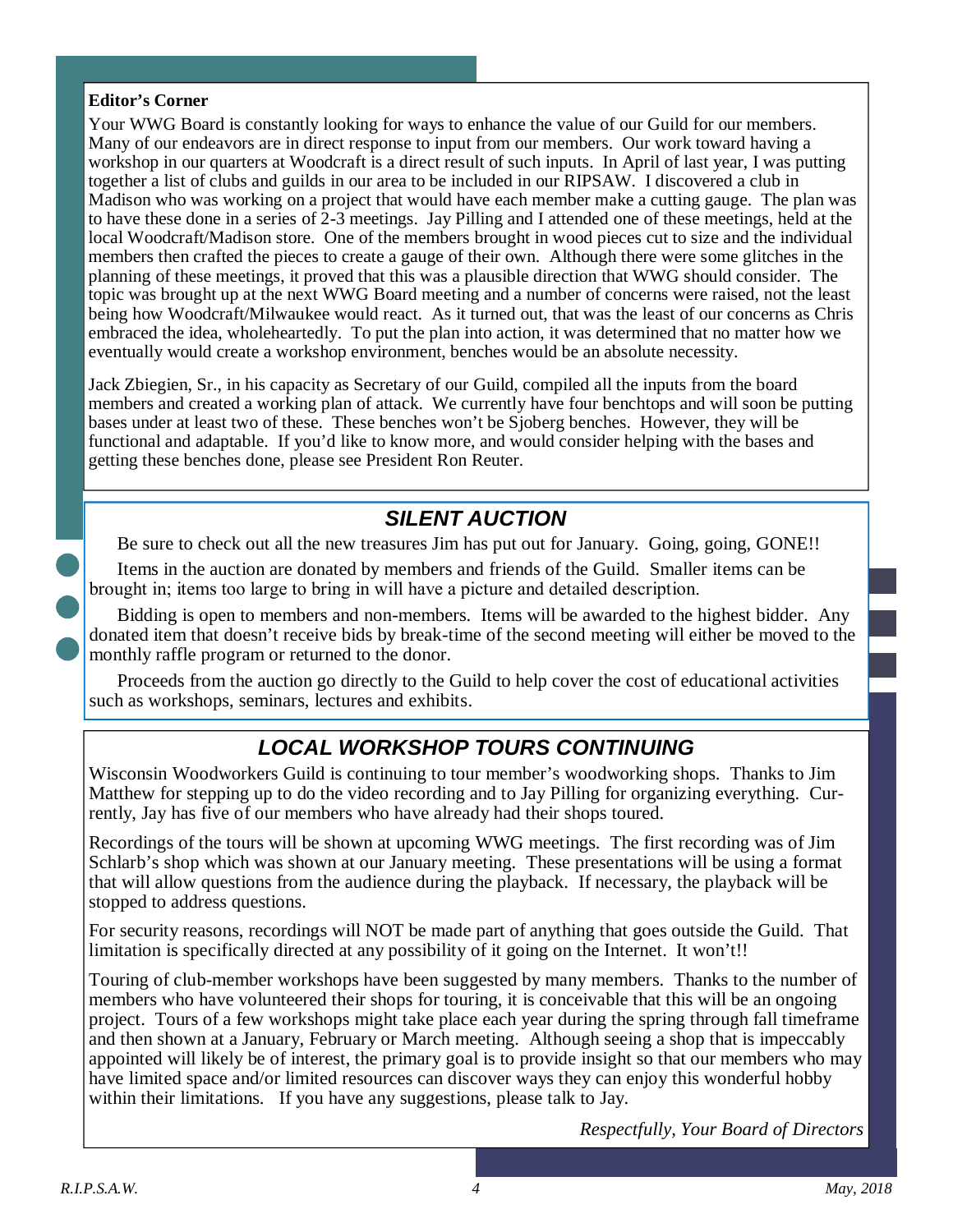| WWG Winners, April 5, 2018 Meeting                                                                                             |                                                                                                                                                                 |  | For sale items are now on WWG Website                                                                                                                                                                                                                                                    |
|--------------------------------------------------------------------------------------------------------------------------------|-----------------------------------------------------------------------------------------------------------------------------------------------------------------|--|------------------------------------------------------------------------------------------------------------------------------------------------------------------------------------------------------------------------------------------------------------------------------------------|
| Door prize winners :<br>Lewis Enderle, Bruce<br>Everod, Jerry Kashmerick,<br>Norm Lange & Jim Murphy.<br>Happy Shopping folks! | Raffle prizes winners:<br>Bruece Everard, Rich<br>Henderson, Lyle Husar,<br>Larry Johnson, Norm Lange,<br>Tom Masnica (2), Steve<br>Soltes, and Jack Whitstone. |  | Please check out our 'For Sale' page(s) on the<br>WWG Website which is updated regularly. Go to<br>http://wiscwoodworkersguild.org/<br>ForSaleETC.html. Listings are screened for<br>interest to our members. However, WWG is not<br>responsible for the accuracy of the listings or for |
|                                                                                                                                | Congratulations to all the<br>winners!                                                                                                                          |  | the quality of the products. Caveat emptor - "Let<br>the buyer beware".<br>Dave Steingart, Webmaster                                                                                                                                                                                     |

#### **Woodworking Clubs in Wisconsin and Northern Illinois**

- Badger Woodturners Club, Madison; First Tuesday of each month, 6:30pm. badgerwoodturners.org
- Blackhawk Carving Club, Wednesdays, 8:30 11am, Ken-Rock Community Center, 3218 11th St., Rockford, IL http://blackhawkcarving.com
- Capital Area Carvers, Madison, WI; Second Tuesday of each month, 7pm. capitalareacarversofwisconsin.org
- DuPage Woodworkers, Glen Ellyn, IL, Fourth Wednesday each month except July, 7pm. dupagewoodworkers.com.
- Fox Valley Woodworking Club, Batavia, IL; First Tuesday of each month, 7:30pm; fvwwc.org
- Kettle Karvers Club, Plymouth, WI; First Wednesday each month, 6:30pm, Generations, 1500 Douglas Dr., in the Masters Gallery Foods room, Plymouth, WI. See website for other dates and times. kettlekarvers.org
- Lake Country Carvers, Oconomowoc, WI; monthly, second Thurs. 5:30pm; Ray Burow, 920-474-4075
- MAD Woodworkers, Monona, WI; Third Wednesday of each month, 6:30pm; madwoodworkers@yahoogroup.com
- Mid-Wisconsin Chippers, Neenah, WI. First Sunday each month 1:30pm; mwchippers@gmail.com
- Milwaukee Area Woodturners (MAWt), metro-Milwaukee, WI. First Monday each month 6:30pm, Woodcraft of Milwaukee; mawturners.com
- Northeast Wisconsin Woodturners, Neenah, WI; Second Saturday, Sept. thru June, 9am. NEWWoodturners.org
- Northeastern Wisconsin Woodworkers Guild, Green Bay. Third Wednesday each month, 7pm. newwg.org.
- River Bend Carving Club, Racine, WI. First & third Saturdays of the month, 9:30 11:30 am. \$3/student, 3600 N. Green Bay Rd., Racine. www.riverbendracine.org
- Rock River Valley Carvers, Janesville; First Thursday of each month, 7pm; rockrivervalleycarvers.com
- West Allis Woodworkers Club, West Allis, WI. Art Kastner, President at 414-476-9902
- International Association of Penturners (IAP), Wisconsin Chapter, meets as needed at Woodcraft of Milwaukee, Lower Level; penturners.org
- Wilson Park Woodcarvers & Woodburners, Milwaukee, Wednesdays, 8:30am Noon, Wilson Park Senior Center, 2601 W. Howard Ave., Ed Thomas, 414-427-8256
- Wisconsin River Woodcarvers, Stevens Point, 1st & 3rd Tuesdays of each month, 6pm 9pm, The Lincoln Center, 1519 Water St. www.wisconsinriverwoodcarvers.org
- Wisconsin River Woodcarvers, Wisconsin Rapids, Wednesdays, 6pm 9pm, First Congregational Church, 311 2nd St. South www.wisconsinriverwoodcarvers.org
- Wisconsin Valley Woodturners, Wausau, WI; First Thursday of each month, 7pm. wisconsinvalleywoodturners.org
- Wisconsin Wood Turner (WWT), AAW Member, Eric Meigs, President, wisconsinwoodturner.com, First Saturday each month, 9am, Woodcraft of Milwaukee, Lower Level.

The accuracy of the above information is not guaranteed. If you would like to attend a meeting, be sure to use the contact information and get confirmation. Also, if you spot any errors or changes, please send corrections to Don Doss at FourPartHarmony@att.net. Thank you!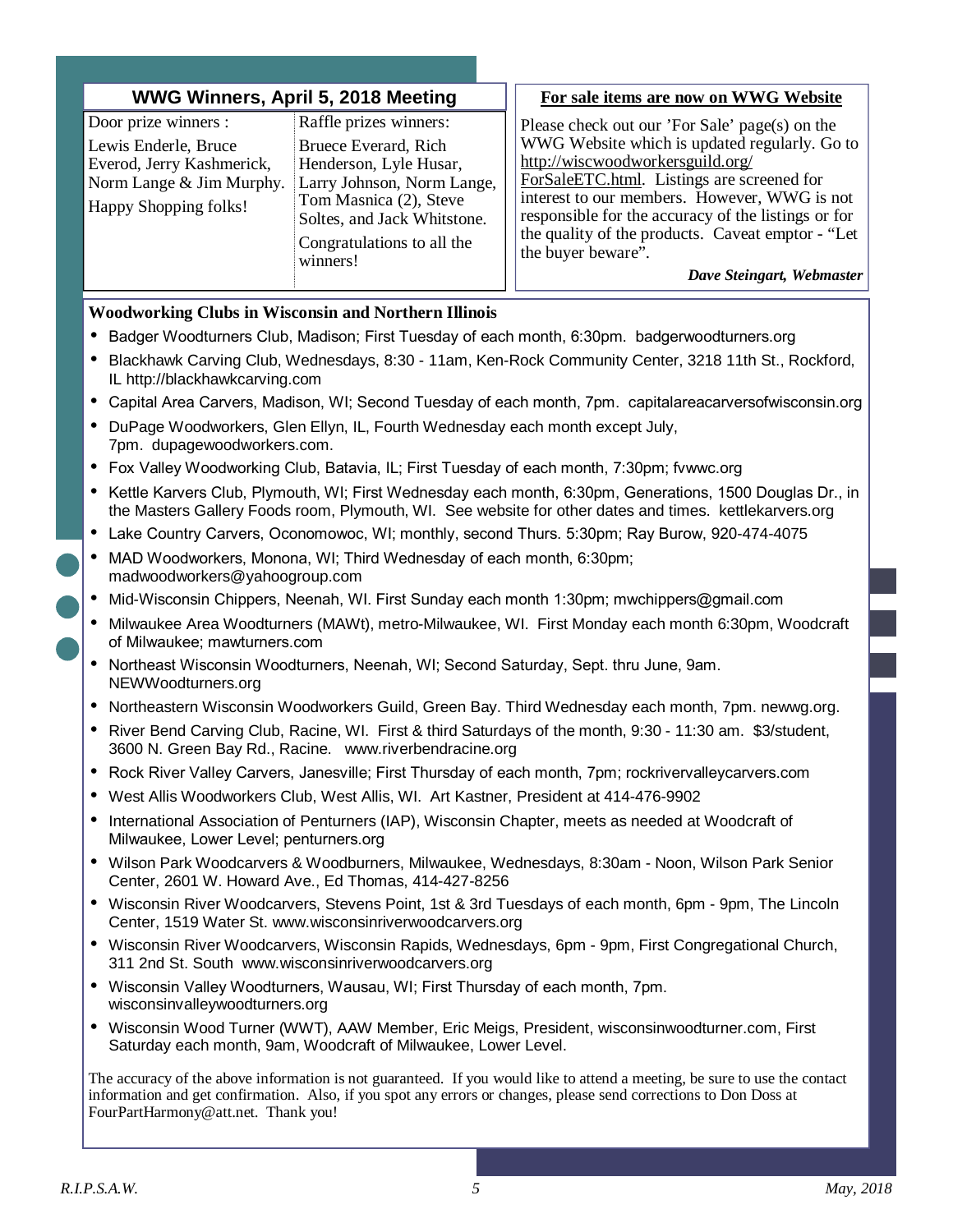## **APRIL SHOW AND TELL PICTURES**



## **Go for the guild**

*In last month's "News & Views' column, Tim Snyder's advice to Erasmo Calderon about getting started in woodworking was dead on, but I believe he overlooked a valuable resource: local woodworking guilds. Despite what the name suggests, "guild" is usually synonymous with "club". Most of these groups accept woodworkers regardless of skill level.* 

*I've found the exchange of information and guidance to be invaluable, and I enjoy the camaraderie. If you can't find a group online, check with your Woodcraft store. Many*  stores invite a local guild to meet in the building; some even *offer discounts for guild members.* 

*-Andy, via e-mail* 

#### **Consulting editor Tim Snyder replies:**

Thanks for providing this additional advice and encouragement, Andy. Getting together with other Getting together with other woodworkers is especially gratifying because you don't just enjoy the good fellowship. There's always the opportunity to learn something new.

-*Woodcraft Magazine, April/May 2018* 

**And all the WWG members stood and said, "AMEN!!"** 

#### **FROM THE LIBRARY**

I've noticed some of our library books have been out for several months. If you are still reading them, just stop by and let me know you still want them. If you're not sure you have one out, check with me. Keep in mind, someone else may be looking for that book.

Our cabinets are getting full and the extra weight is starting to cause them to sag. Ron hopes to present a new cabinet design to the board. Once approved, he'll be looking for help to build them (hint, hint!).

*Chris Reuter, Librarian* 



#### **MEET & GREET**

On April 12, WWG held what we believe to be the first Meet & Greet. The purpose was to allow new members to get a better handle on the workings of the Guild and how to get the most out of their membership. There were about 20 members, both new and old, in attendance. The skill levels of the new members varied between relative newbies to seasoned woodworkers. There were also a few that were nearing retirement and looking forward to spending more time in the shop. Some of the new members appear to have joined the Guild because they figured it was a good catch-all of many different facets of woodworking. Their concern, however, was how to find a member who may be able to answer a question about something they're working on or have an interest in. One solution may be to have a cork board with member's pictures and their area of expertise. The other may be to have a short period at the end of each meeting so that members having questions can connect with those who might have the answers. What do you think?

Thanks to all who attended!

*Respectfully submitted, Ron Reuter*

#### **New members 1/1 thru 4/5:**

George Cassidy Darren & Jennifer Cooksey Joe Eberle Colton Grebe Theodore Hahn Tery Heidmann Michael Holmes Joe Keehan Gerald Koenig

Randall Kopplin Peter Laing Clifford Mitchell Steve Miszewski Kris Nesbit Tim Reidy Mark Scott Josie Studebaker Gordon Vetting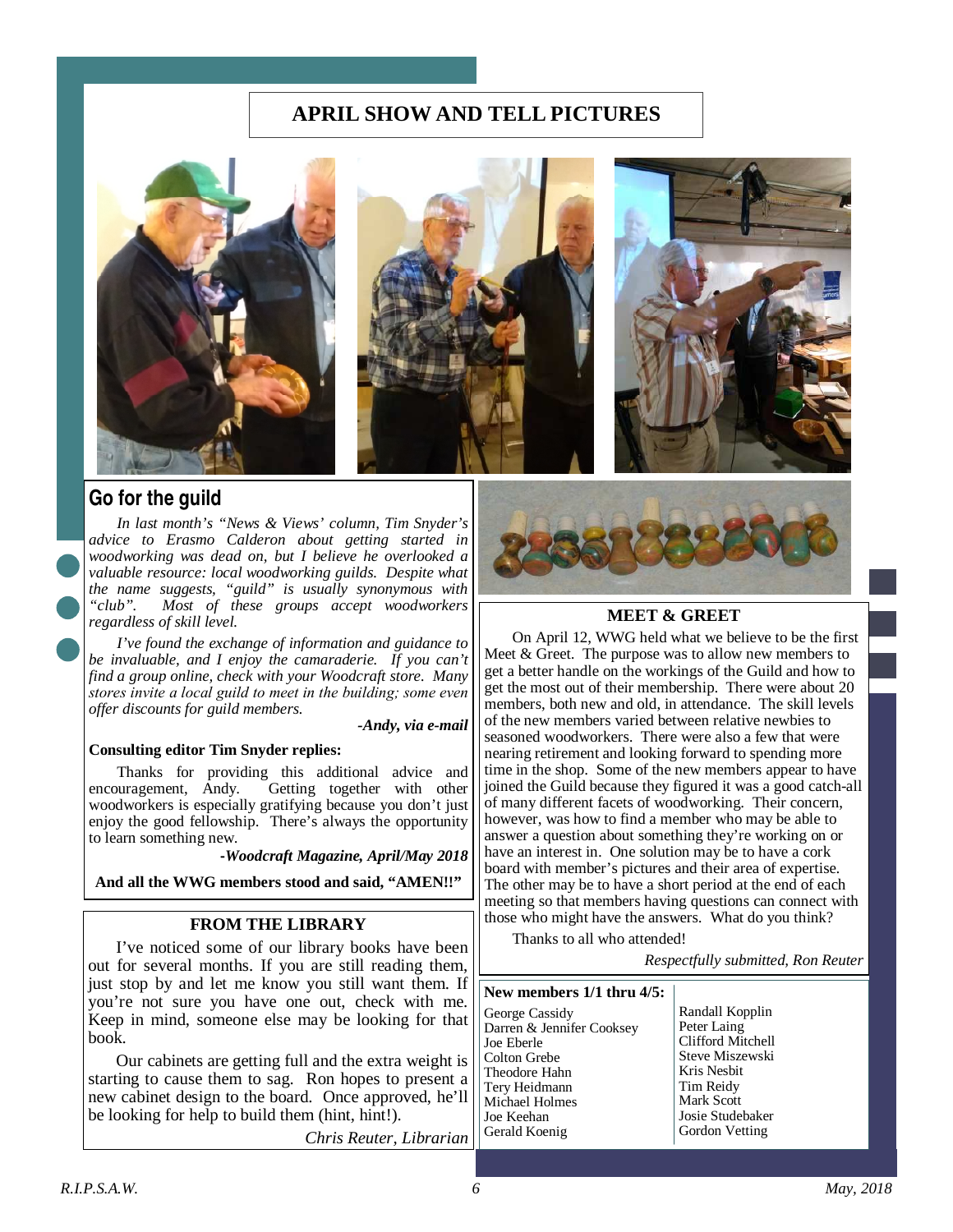# **U.S. PATENT OFFICE FIRE**

On December 15, 1836, a fire in the U.S. Patent Office destroyed many records, including the 1826 patent for the first hollow-chisel mortise (the drawings were recreated from a model). All patents from prior to that fire are now listed as X-Patents. (Ironically, the Patent Office was the only Washington, D.C.



amanno. *<u>Fortunance</u>* 



government building not burned by British troops during the War of 1812.)

*From Woodworker's Journal, June 2018, p. 74, "Did you know . . .". Reprinted by permission from Joanna Takes, Editor.* 

## *CALLING ALL WOULD-BE JOURNALISTS*

*Leila and I continue to be amazed at the talented journalists in our Guild, including Ron & Chris Reuter, Jay Pilling, Greg Wernisch, Jack Zibegien, Sr. and Dave Steingart. Do you have something you'd like to share with your fellow members, or* 

The following was received from Dover Healing House, Dover, WI, a program of Women's Resource Center.

DearFriends of Wisconsin<br>Woodworkers Guild Ty Group Thanks so much for hinking of us at Dover the beautiful hand made wooder fors. They are enjoyed by children and your lendness and generosity are appreciated more than words can express. Many thanks Beace,

Also, see the letter on page 8 from Women and Children's Horizons, Kenosha, WI. Thank you, Norm & WWG Elves!

*would you like to do the Reflections and/or the Show 'n Tell articles for a month? If so, please send to both Leila Crandall-Frink (leila.frink@ gmail.com) and Don Doss (FourPartHarmony@ att.net). E-mail is preferred. However you can also submit your printed or hand-written copy to either of us at a meeting.* 





Maker Faire is a gathering of fascinating, curious people who enjoy learning and who love sharing what they can do. From engineers to artists to scientists to crafters, Maker Faire is a venue for these "makers" to show hobbies, experiments, projects. We call it the Greatest Show (& Tell) on Earth - a family-friendly showcase of invention, creativity, and resourcefulness. Glimpse the future and get inspired!

Maker Faire showcases the "maker movement," a growing global community of do-ityourselfers that is pushing the boundaries of creativity, product development and manufactur- $\frac{1}{2}$ ing through technology, innovation and entrepreneurship.

Maker Faire Milwaukee will take place at State Fair Park's Exposition Center on Saturday, September 29th, 10am-7pm and on Sunday, September 30th, 10am-5pm.

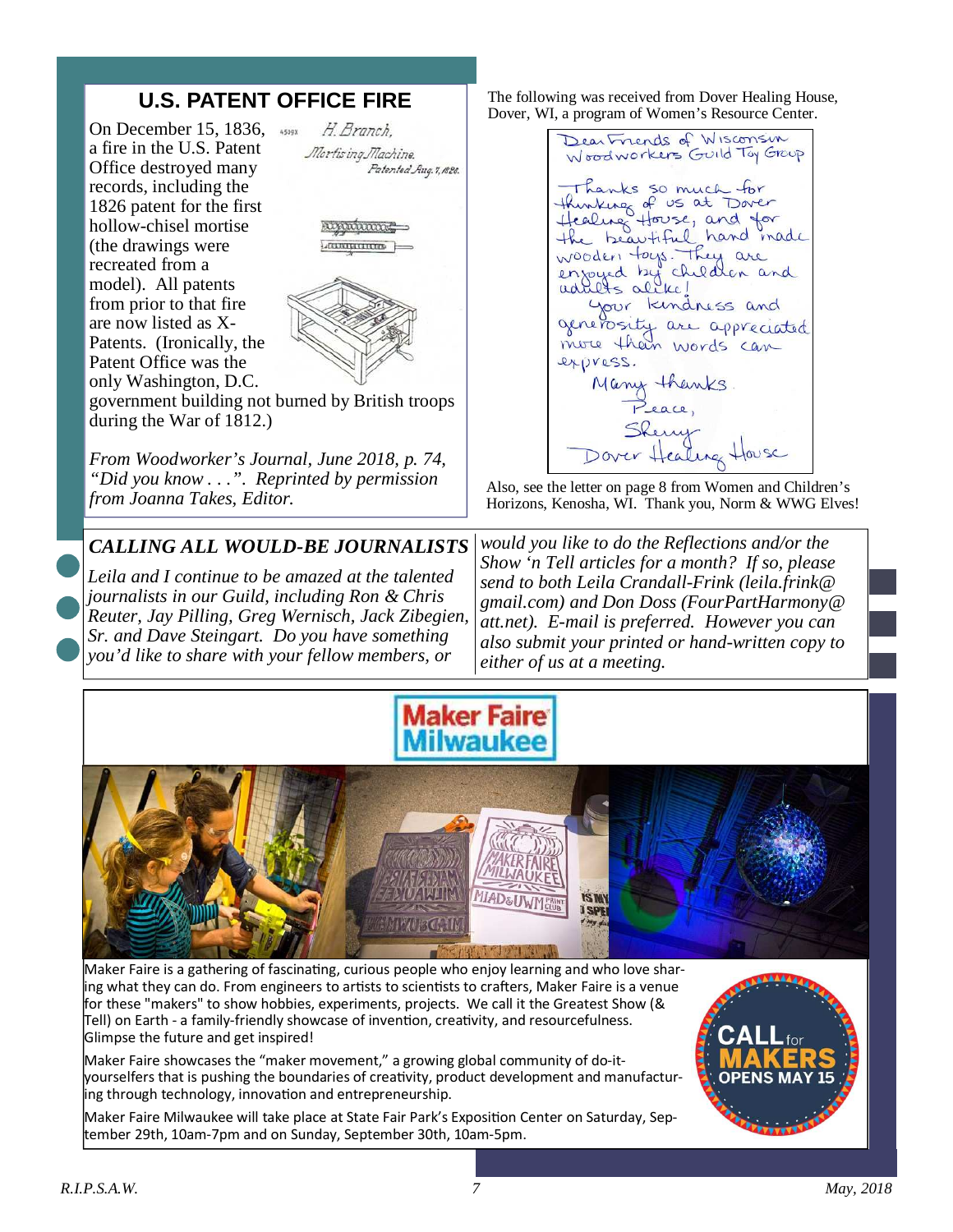

January 24, 2018

Dear Mr. Lange:

Once again, let us say how much we appreciate what you and your fellow wood workers do for the children and mothers of Women and Children's Horizons (WCH). They are so thrilled to be able to have gifts for their children.

Our Executive Director has asked that I respond to your letter requesting additional ideas for wooden toys. I am the shelter manager at WCH and this is where we set up our "Santa's Workshop for mothers to pick the children's Christmas gifts.

The strollers and cradles are always a big hit and we most likely would use more. The boys seem to like the trains and trucks. I might also suggest some games for the older children such as tic tack toe or puzzles. Yes, Chinese checkers would be appropriate. I also saw a wooden fishing set. It consisted of a pole - with string and magnet - and then fish with magnets they could actually "catch." Instead of fish, the game could consist of numbers or letters or almost anything.

Hope this gives you a few more ideas. We welcome all that has been donated. You all are so talented and we are thankful that you are sharing those talents with us.

Any questions, please feel free to contact me.

Best, Penny

Penny Amelotte **Shelter Manager** Women and Children's Horizons 2525-63<sup>rd</sup> Street Kenosha, WI 53143 262.652.9900

Women and Children's Horizons, Inc.2525 63rd Street, Kenosha, WI 53143 Administrative and Support Services: (262) 656-3500 / Fax: (262) 656-3402 wchkenosha.org

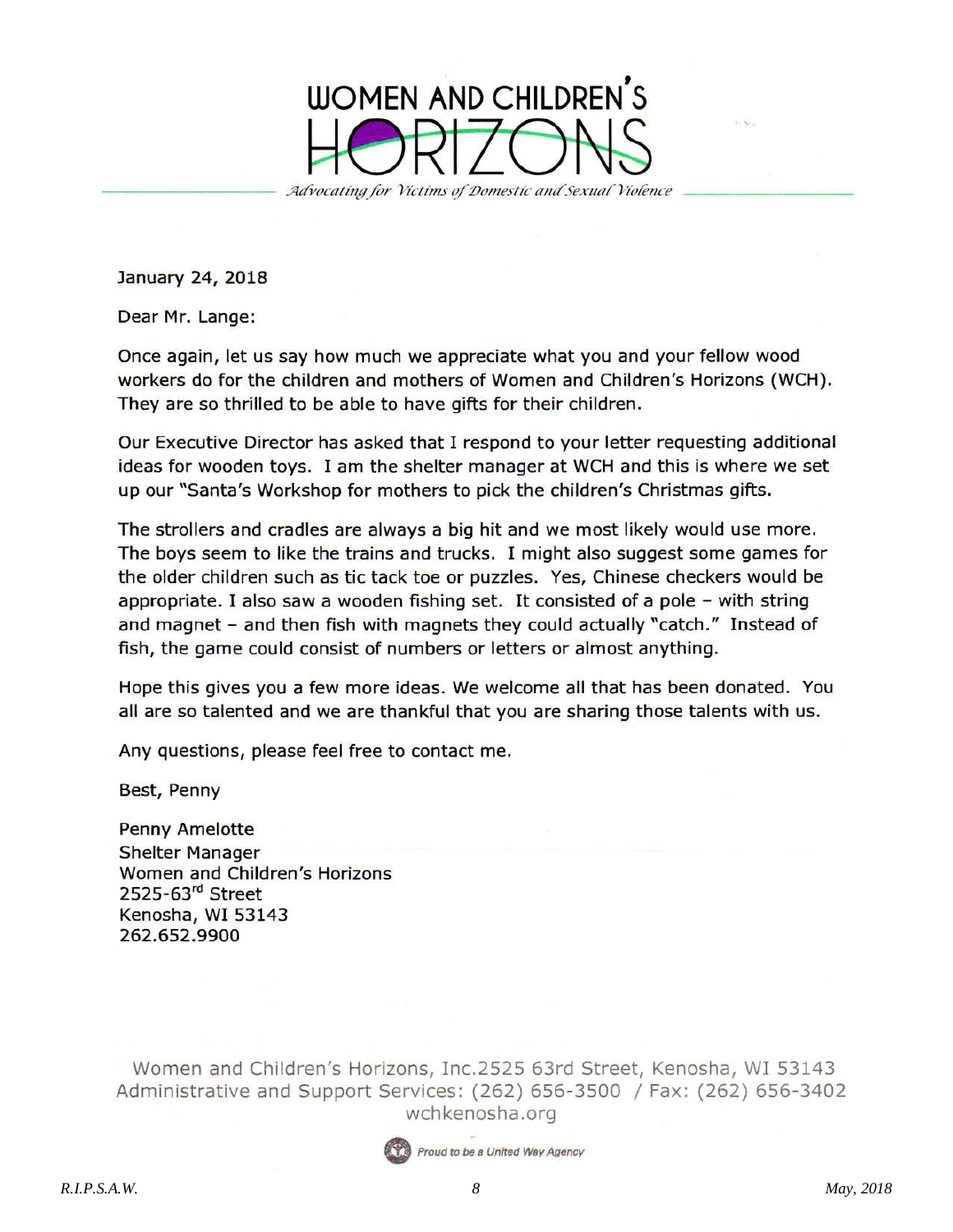